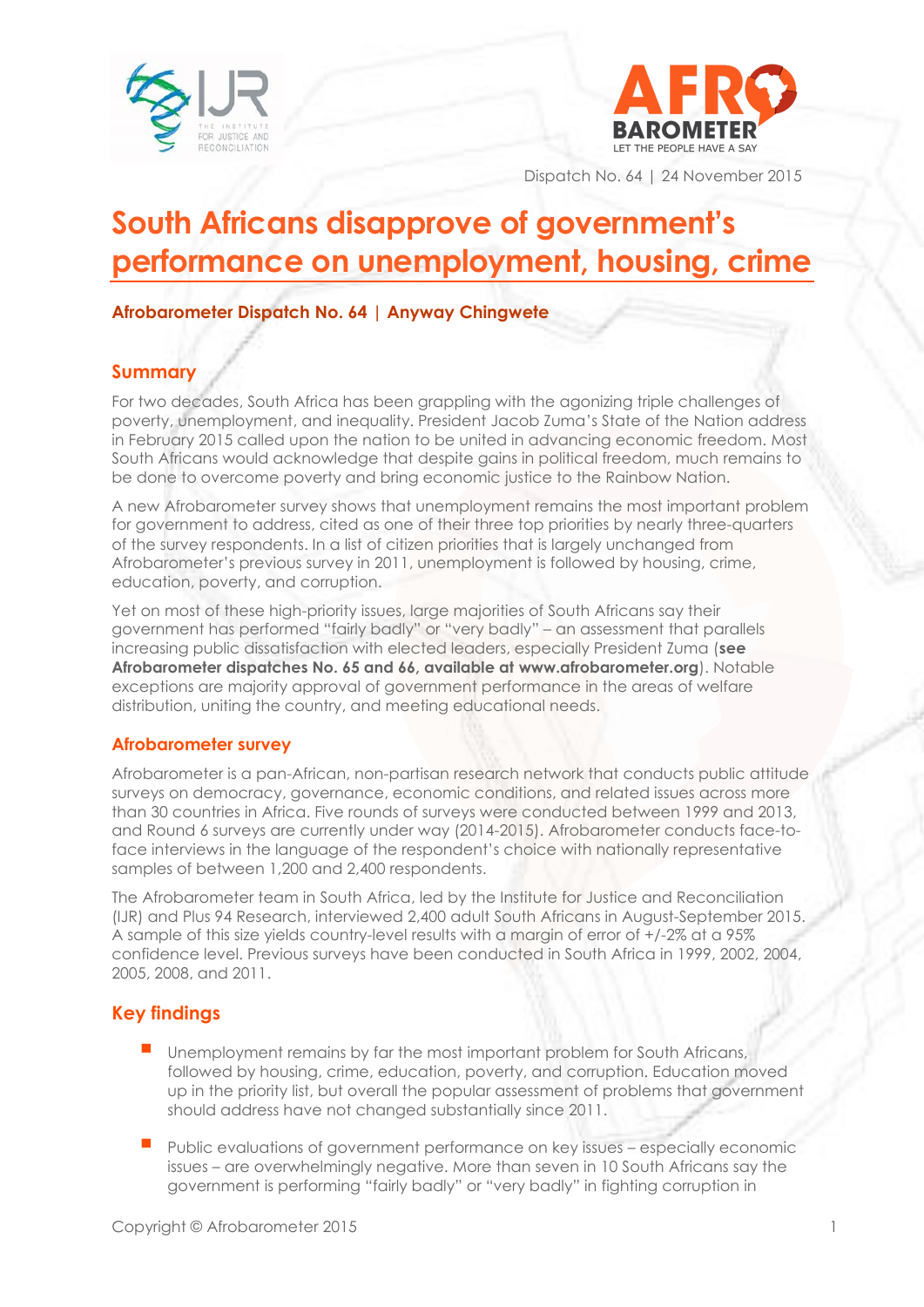

government (80%), narrowing income gaps (78%), reducing crime (77%), creating jobs (77%), keeping prices down (76%), and managing immigration (72%).

- South Africans give the government high marks for its performance in ensuring welfare payments to eligible recipients, and a majority of respondents also approve of the government's performance in uniting the country, addressing educational needs, maintaining roads and bridges, improving basic health care, and providing water and sanitation.
- While most ratings are similar to 2011 assessments, public disapproval of government performance on crime reduction, management of the economy, and the fight against corruption increased by more than 10 percentage points from the previous survey.
- On most performance indicators, Indian/South Asian and white South Africans rate the government more negatively than do their black and coloured counterparts.
- Even among supporters of the ruling African National Congress (ANC) party, majorities are critical of the government's performance on job creation, keeping prices down, fighting corruption, and reducing crime.

#### **Unemployment, housing, and crime top list of problems**

Asked what are "the most important problems facing this country that the government should address," seven of 10 South Africans (71%) cite unemployment among their top three priorities (Figure 1). This proportion is almost unchanged from 2011 (70%), suggesting that the public perceives little progress on the job-creation front.

Next on the priority list are provision of decent housing and crime/security, each mentioned by 27% of survey respondents. Concerns about crime align with crime rate statistics released in September 2015 by the South Africa Police Services, in which 16 of 27 crime categories saw increases from the previous year (Business Tech, 2015).

For the first time, education ranks among citizens' top five priorities, moving up from sixth to fourth place since the 2011 survey. Although the 2015 survey was conducted a month before the recent student protests against fee increases and the call for free education at South Africa's universities, survey respondents clearly endorse education as a major issue. Interestingly, six of 10 citizens (60%) approve of the government's efforts to meet the country's educational needs, though this proportion has declined from 67% in 2011.

Poverty and corruption round out the top six priority issues. The Nkandla corruption scandal surrounding President Zuma, which the Public Protector's office ruled involved gross abuses of public funds, may have been a contributory factor in the corruption rating.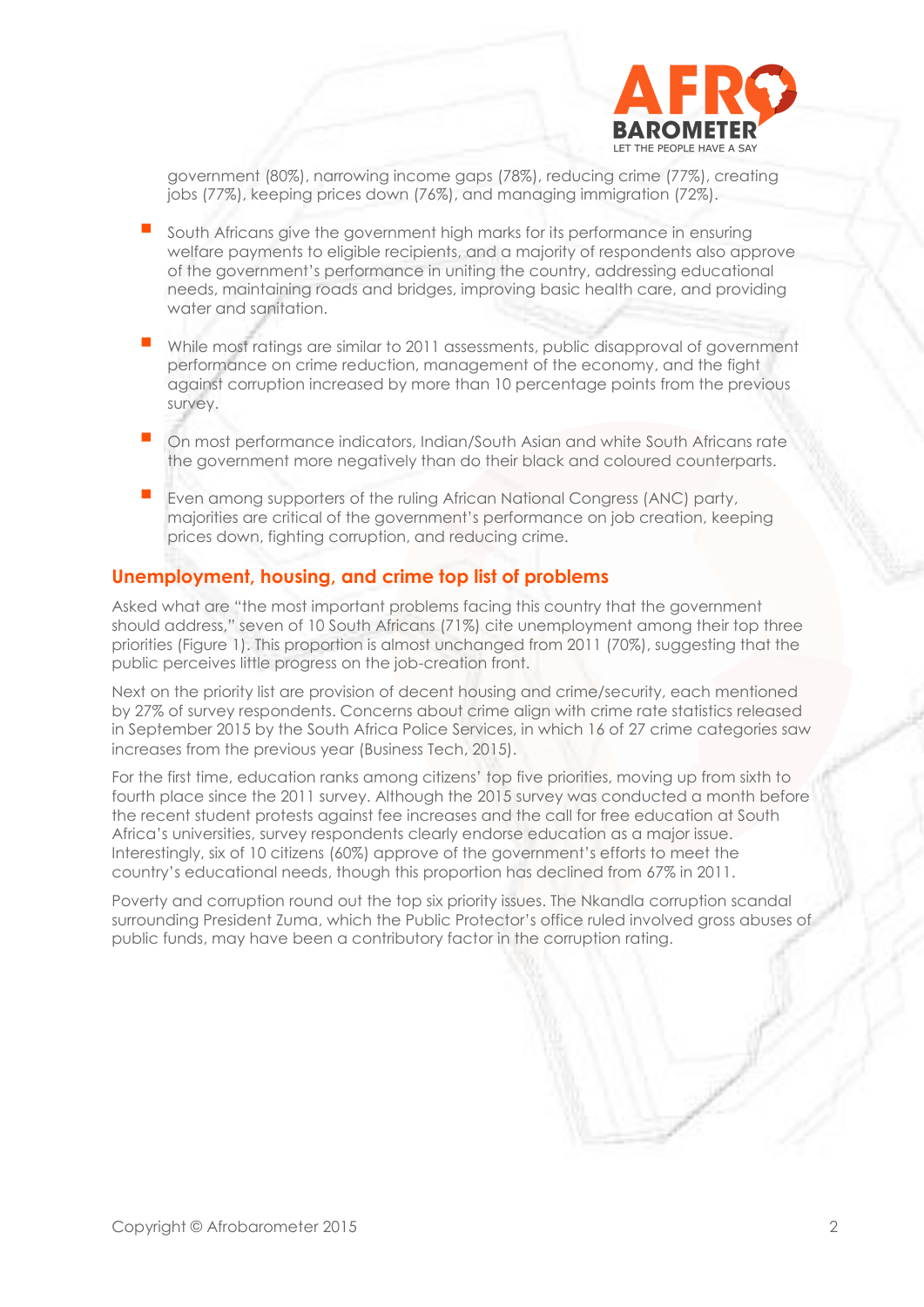



#### **Figure 1: Citizens' top-priority concerns** | South Africa | 2015

**Respondents were asked:** *In your opinion, what are the most important problems facing this country that the government should address? (Respondents could give up to three responses. Numbers shown are % of all respondents identifying each problem as one of their three most important problems. Since respondents could give more than one response, numbers total more than 100%.)*

#### **Government performance rated as poor on key issues**

Most citizens rate the government's performance as "fairly bad" or "very bad" on key economic indicators. In nine of 16 performance areas, a majority of citizens give the government a failing grade (Figure 2). In a list that is fairly consistent with citizens' most important problems, the worst rating is reserved for the fight against corruption in government, in which four of five citizens (80%) say the government is performing badly.

The government also receives strongly negative ratings on reducing income gaps (78% "fairly" or "very" badly), reducing crime (77%), job creation (77%), and keeping prices down (76%). About two-thirds believe the government has done a poor job of managing the economy (66%) and of improving the living standards of the poor (69%).

The negative ratings of the government's performance on economic issues align with South Africa's slower economic growth rate (1.5% growth in the gross domestic product in 2015 compared to 2% during the period 2008-2012) and rising unemployment (25.5% after a loss of 188,000 jobs during the third quarter of 2015 (Trading Economics, 2015).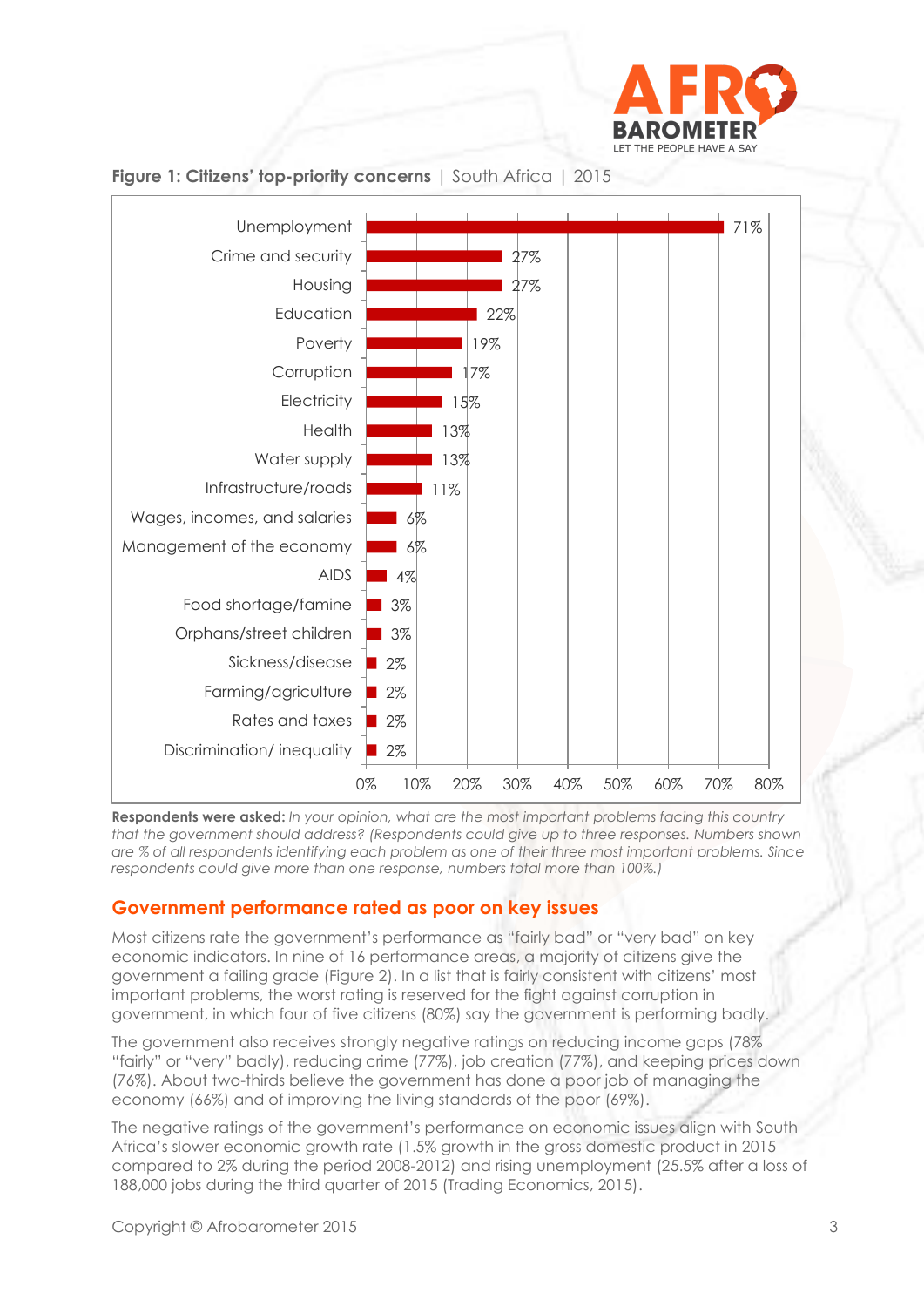

#### **Figure 2: Assessment of government performance** | South Africa | 2015



**Respondents were asked:** *How well or badly would you say the current government is handling the following matters, or haven't you heard enough to say? (Numbers exclude "Don't know" responses, which made up 3% or less of all responses)*

As shown in Figure 2 above, despite negative ratings on a number of government performance indicators, a majority of South Africans say their government has done "very well" or "fairly well" on a number of social-service delivery issues. More than eight of 10 respondents (84%) applaud the government's performance in distributing welfare payments to citizens who are entitled to them, an improvement from 76% in 2011. A majority also approve of the government's efforts in uniting the country (61%) and meeting educational needs (60%), improving basic health care (56%), providing water and sanitation (52%), and maintaining roads and bridges (51%). The proportion of respondents who say the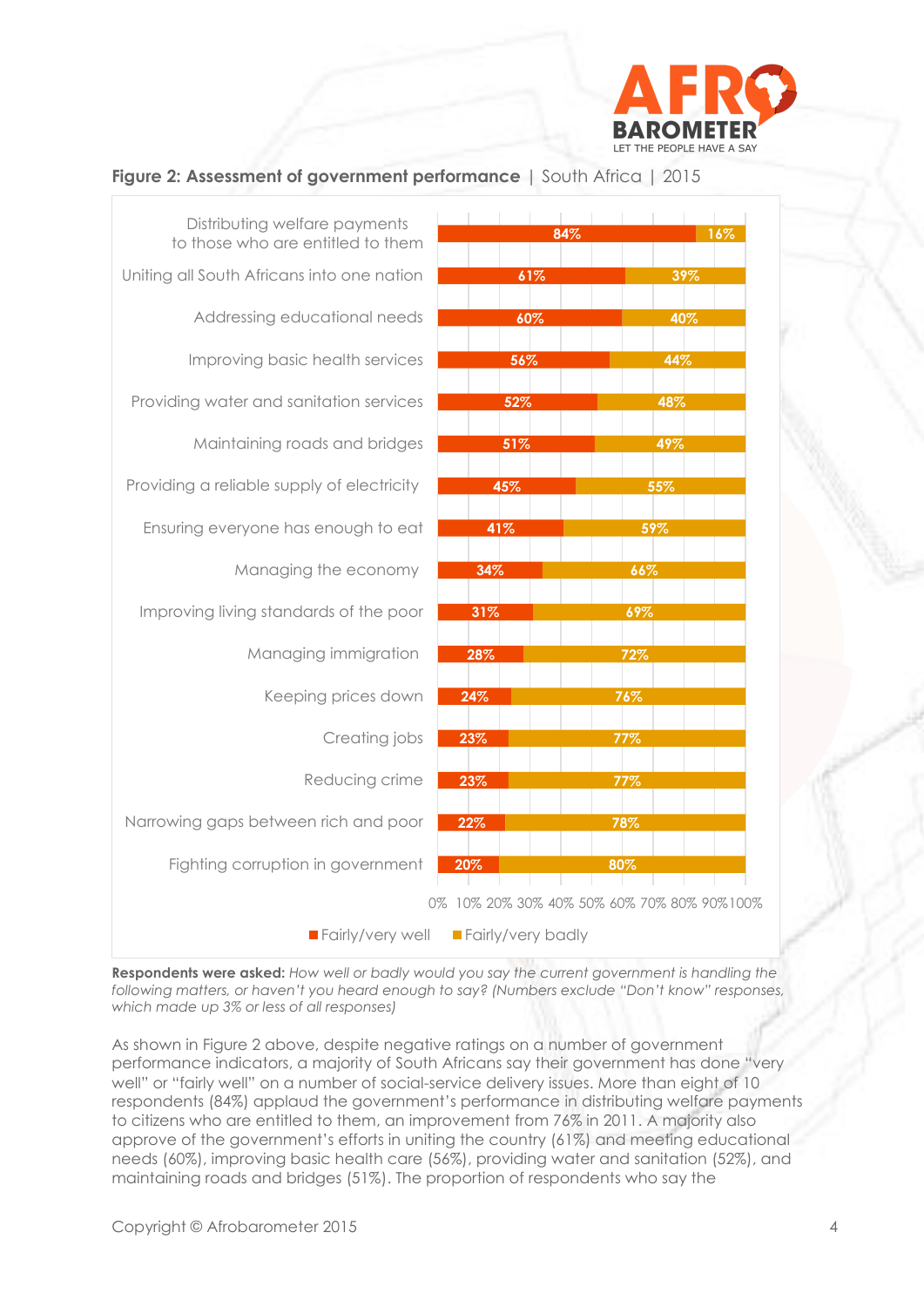

government has performed well on food security continues to rise (from 22% in 2002 to 31% in 2008, 38% in 2011, and 41% in 2015) but still remains a minority.

Several of these positive ratings are somewhat less positive than they were four years ago. The survey shows a decline in approval ratings with regard to addressing education needs (from 67% who said fairly/very well in 2011 to 60% in 2015) and providing water and sanitation (from 59% approval to 52%), among others.

#### **Disapproval increases on crime, corruption, the economy, immigration**

Though negative, public assessments on most economic indicators are not substantially more negative in 2015 than they were in 2011. In contrast, four performance areas saw significant increases in public disapproval of government performance, suggesting a need for urgent action: reducing crime, fighting corruption in government, managing the economy, and immigration.

Eight of 10 respondents (80%) rate government performance as poor in fighting corruption, a 14-point increase from 2011 on an issue that has been a priority for major international organisations and many political leaders since the mid-1990s (Figure 3).

The largest increase in public disapproval (18 percentage points) concerns management of the economy (72%, up from 54% in 2011). Disapproval of the government's performance on crime reduction increased by 13 percentage points to 77%, up from 64% in 2011.

The government also received a gloomy assessment of its performance on managing immigration. Despite its own challenges, South Africa remains Africa's major economic hub and attracts many migrants from neighbouring countries and beyond. A spike in xenophobic attacks in April 2015 may have contributed to this 72% negative rating – a 6-percentagepoint increase from 2011.



#### **Figure 3: Increases in negative ratings** I South Africa 1 1999-2015

*<sup>(%</sup> who say "fairly badly" or "very badly")*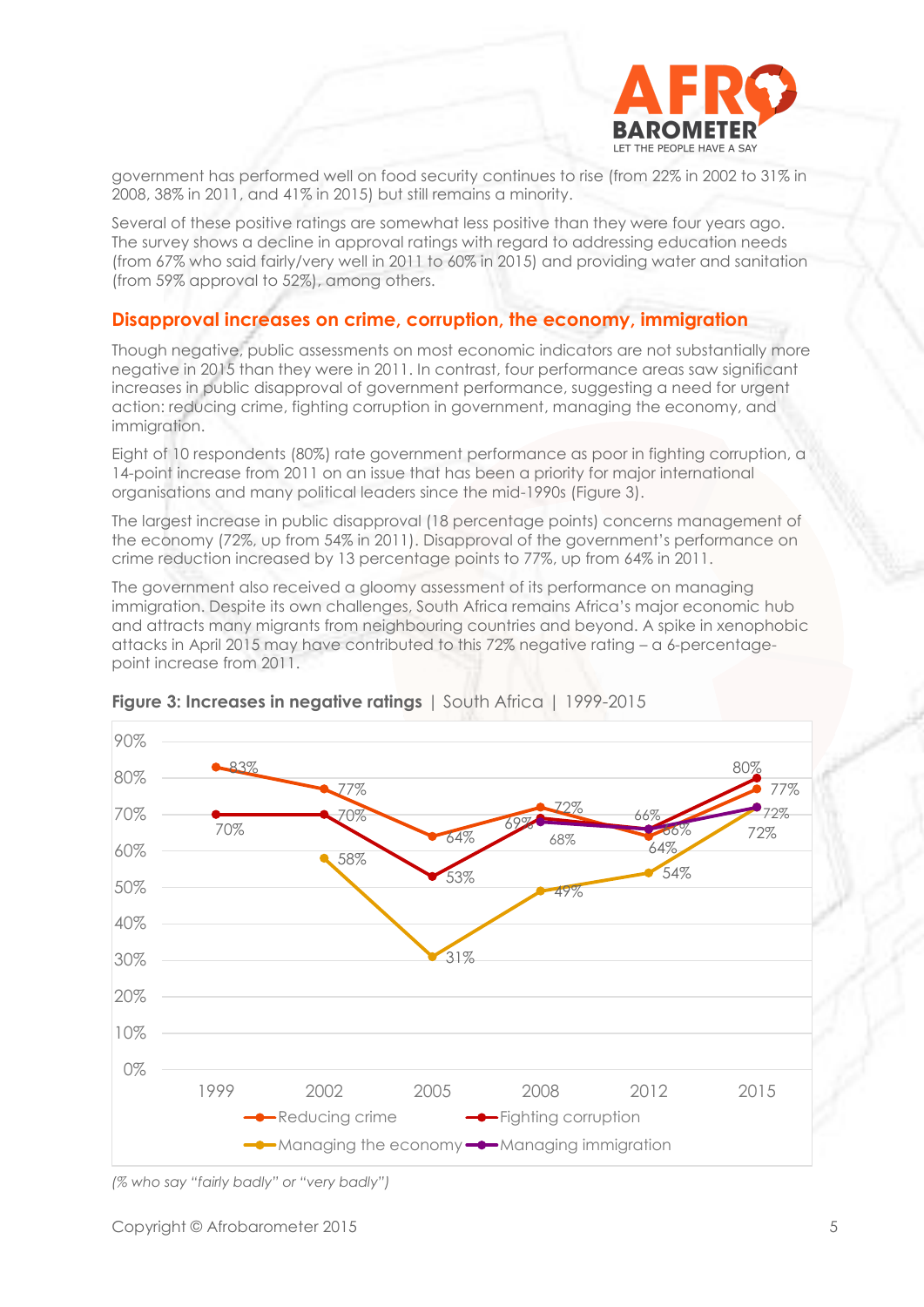

# **Disapproval high across all demographic groups – even ANC supporters**

An analysis of evaluations by various demographic groups shows that on almost all performance indicators, Indian/South Asian and white South Africans paint a gloomier picture than their black and coloured counterparts (Figure 4). On job creation, for example, disapproval is registered by 96% of Indian/South Asian South Africans and 85% of white South Africans, compared to 77% of coloured and 76% of black citizens. Similarly, on reducing crime, more Indian/South Asian (96%) and white South Africans (90%) disapprove of the government's performance than do coloured (80%) and black South Africans (74%).

Exceptions to this pattern are seen on the issues of narrowing income gaps, where coloured South Africans register the highest level of disapproval (86%), and immigration, where black citizens are most critical (82%).

The survey reveals no significant variations of perception by sex or age group.



## **Figure 4: Disapproval of government performance**| by race | South Africa | 2015

*Note: Given the smaller sample size of demographic and political subgroups, these findings have significantly larger margins of sampling error than the +/-2% margin for the overall survey.*

*<sup>(%</sup> who say "fairly badly" or "very badly")*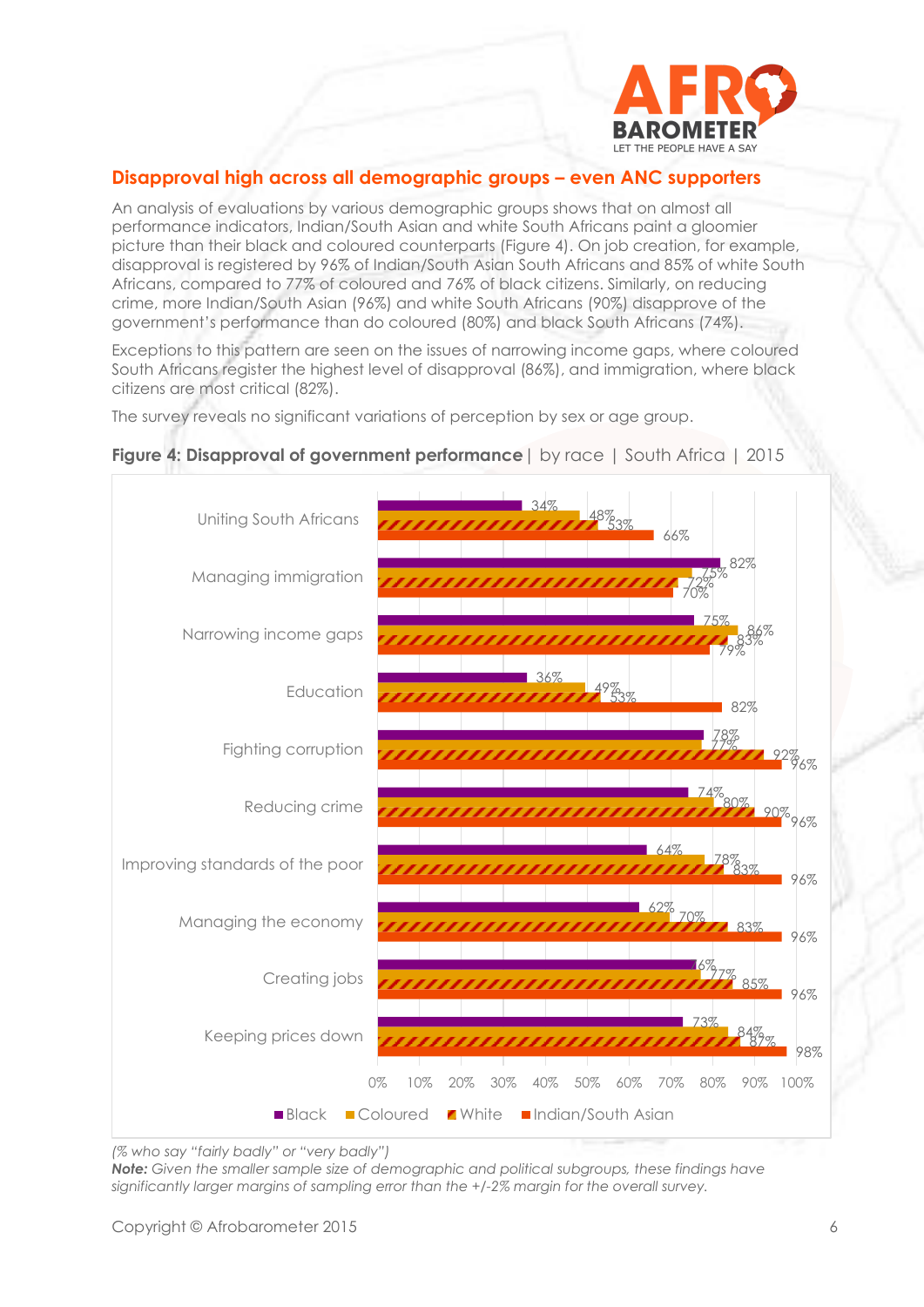

Supporters of the ruling ANC<sup>1</sup> rate the government less negatively than opposition supporters on most performance indicators, including on managing the economy, improving living standards of the poor, narrowing income gaps, meeting educational needs, improving basic health services, ensuring food security, and managing immigration. On management of the economy, for example, 54% of ANC supporters say the government is performing "fairly" or "very" badly, compared to 84% of Democratic Alliance (DA) supporters, 68% of Inkatha Freedom Party (IFP) supporters, and 80% of Economic Freedom Fighters (EFF) supporters.

Similarly, fewer ANC members (56%) give a thumbs-down to the government on improving the living standards of the poor, as opposed to 87% of DA, 77% of IFP, and 76% of EFF supporters.

Nonetheless, it is clear that even among ANC supporter, large proportions – and in many cases majorities – are critical of the government's performance, especially with regard to the country's major challenges of unemployment, inflation, corruption, and crime (Figure 5). On the issue of job creation, for example, almost three-quarters (74%) of ANC supporters say the government is performing "fairly badly" or "very badly" – a level of disapproval that is only marginally lower than that of IFP supporters (79%). The fact that ANC supporters acknowledge the government's failure to effectively address South Africa's major problems is a particularly telling indication of broad public disenchantment.



**Figure 5: Disapproval of government performance** I by party affiliation I South Africa I 2015

*(% who say "fairly badly" or "very badly")*

Findings on differences by party affiliation align with provincial breakdowns (Table 1), which show that a majority of respondents in the Western Cape Province (the DA's stronghold) rate the national government more poorly on nearly all performance indicators. For example, more than four of five Western Cape residents (83%) disapprove of the government's performance in improving the living standards of the poor – 14 percentage points above the average of 69% and more than 20 points higher than in the Eastern Cape (59%), Mpumalanga (57%), and Free State (56%). Similarly, close to nine of 10 residents in Limpopo (87%) and Western Cape (85%) disapprove of the government's performance in reducing crime, compared to 69% in Northern Cape, 68% in Eastern Cape, and 67% in Mpumalanga.

 $1$  Survey respondents were asked whether they feel "close" to a particular political party and if so, to which one.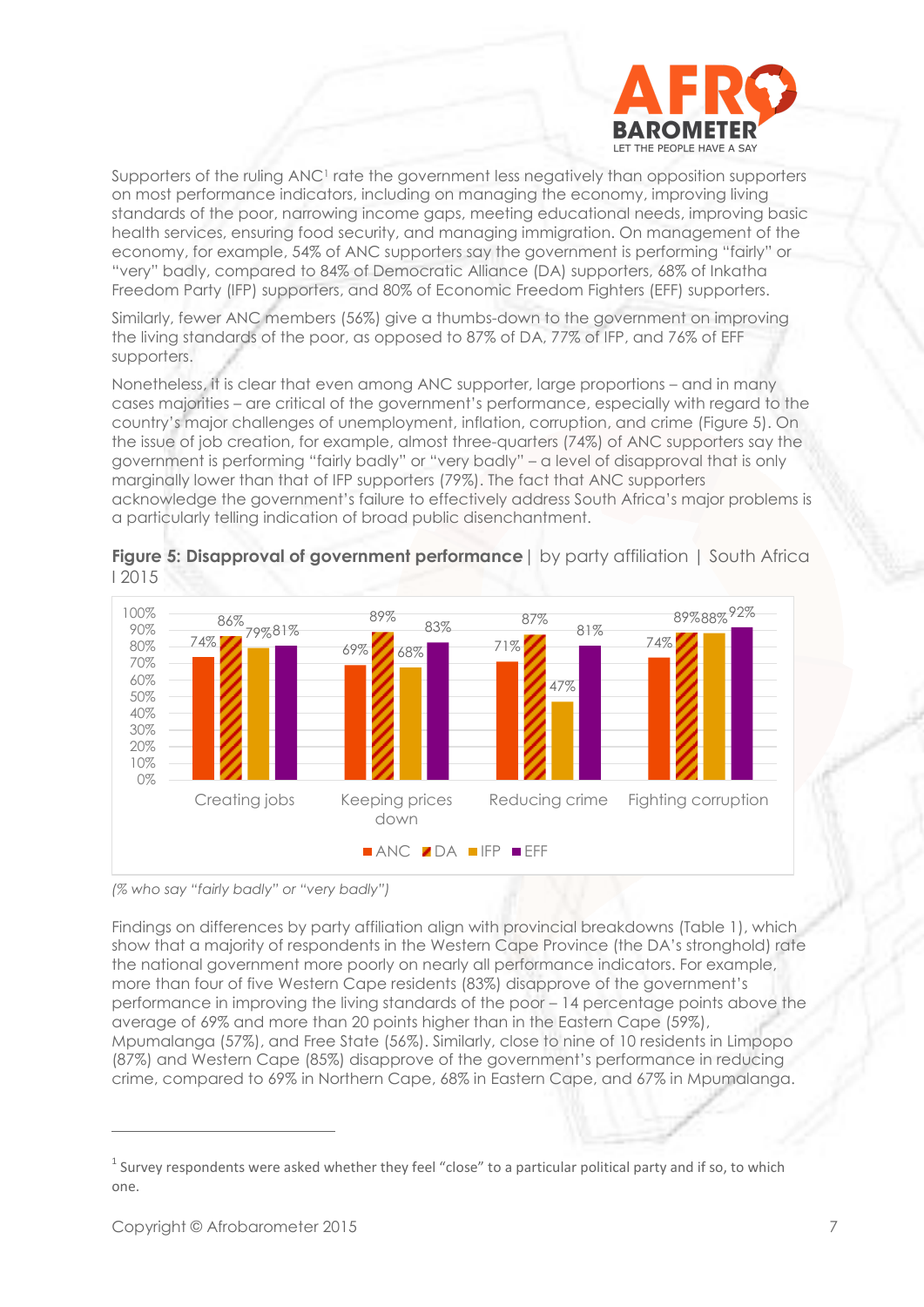

|                                            | Eastern<br>Cape | Free<br><b>State</b> | Gauteng | KwaZulu-<br><b>Natal</b> | Limpopo | Mpuma-<br>langa | <b>North</b><br>West | <b>Northern</b><br>Cape | Western<br>Cape | Total |
|--------------------------------------------|-----------------|----------------------|---------|--------------------------|---------|-----------------|----------------------|-------------------------|-----------------|-------|
| Managing the economy                       | 60%             | 69%                  | 75%     | 54%                      | 73%     | 67%             | 64%                  | 57%                     | 71%             | 66%   |
| Improving living standards of the poor     | 59%             | 56%                  | 74%     | 63%                      | 73%     | 57%             | 77%                  | 69%                     | 83%             | 69%   |
| Creating jobs                              | 66%             | 63%                  | 78%     | 79%                      | 91%     | 86%             | 72%                  | 67%                     | 82%             | 77%   |
| Keeping prices down                        | 69%             | 79%                  | 82%     | 73%                      | 65%     | 77%             | 81%                  | 67%                     | 84%             | 76%   |
| Narrowing gaps between rich and poor       | 66%             | 84%                  | 82%     | 71%                      | 78%     | 71%             | 85%                  | 77%                     | 86%             | 78%   |
| Reducing crime                             | 68%             | 75%                  | 82%     | 71%                      | 87%     | 67%             | 80%                  | 69%                     | 85%             | 77%   |
| Improving basic health services            | 33%             | 56%                  | 48%     | 35%                      | 48%     | 30%             | 50%                  | 44%                     | 54%             | 44%   |
| Addressing educational needs               | 23%             | 46%                  | 41%     | 40%                      | 45%     | 33%             | 44%                  | 33%                     | 56%             | 40%   |
| Provision of water/sanitation services     | 54%             | 47%                  | 37%     | 46%                      | 68%     | 46%             | 67%                  | 46%                     | 42%             | 48%   |
| Ensuring everyone has enough to eat        | 74%             | 59%                  | 62%     | 54%                      | 57%     | 40%             | 62%                  | 53%                     | 62%             | 59%   |
| Fighting corruption in government          | 70%             | 84%                  | 85%     | 73%                      | 85%     | 87%             | 81%                  | 75%                     | 77%             | 80%   |
| Maintaining roads and bridges              | 59%             | 52%                  | 47%     | 37%                      | 59%     | 70%             | 60%                  | 48%                     | 36%             | 49%   |
| Provision of reliable electric supply      | 57%             | 52%                  | 62%     | 52%                      | 52%     | 30%             | 69%                  | 51%                     | 57%             | 55%   |
| Uniting all South Africans into one nation | 29%             | 55%                  | 45%     | 36%                      | 43%     | 26%             | 18%                  | 32%                     | 53%             | 39%   |
| Distributing welfare payments              | 30%             | 19%                  | 15%     | 18%                      | 13%     | 5%              | 4%                   | 15%                     | 21%             | 16%   |
| Managing immigration                       | 50%             | 85%                  | 83%     | 73%                      | 86%     | 59%             | 68%                  | 49%                     | 67%             | 72%   |

**Table 1: Disapproval of government performance |** by province | South Africa | 2015

*(% who say "fairly badly" or "very badly")*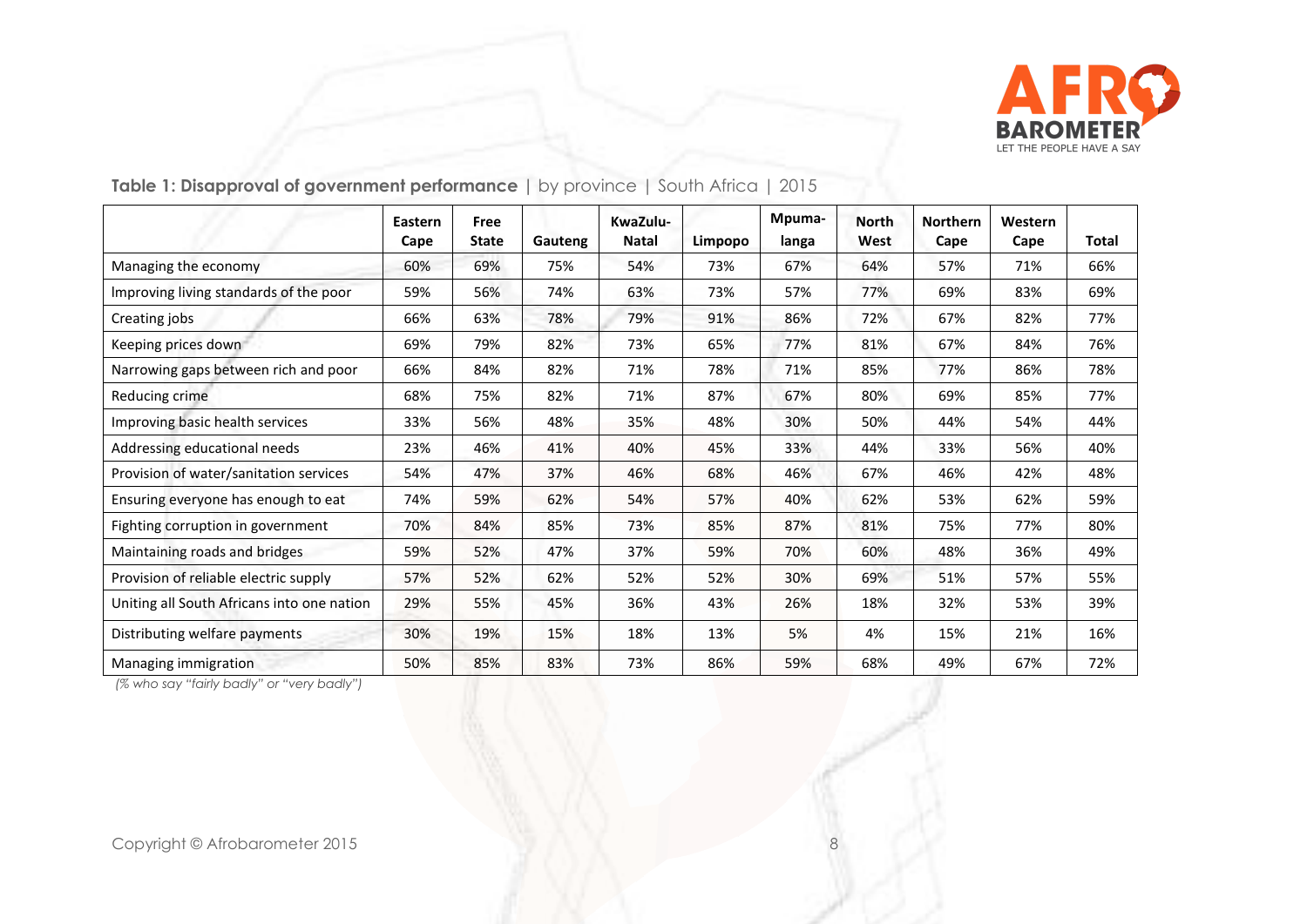

# **South Africa scores poorly in regional comparison**

Among nine southern African countries for which 2014/2015 Afrobarometer data were available at the time of writing, the South African government compares poorly on the issues of creating jobs, fighting corruption, reducing crime, and managing the economy (Figure 6). South Africa ranks highest (along with Mauritius) in public disapproval of government performance in reducing crime, surpassing the regional average of 49% by 26 percentage points. On job creation, corruption, and management of the economy, South Africa also ranks in the top three in terms of public disapproval. On all four performance indicators, the Rainbow Nation scores well above regional averages for public disapproval.





*(% who say "fairly badly" or "very badly")*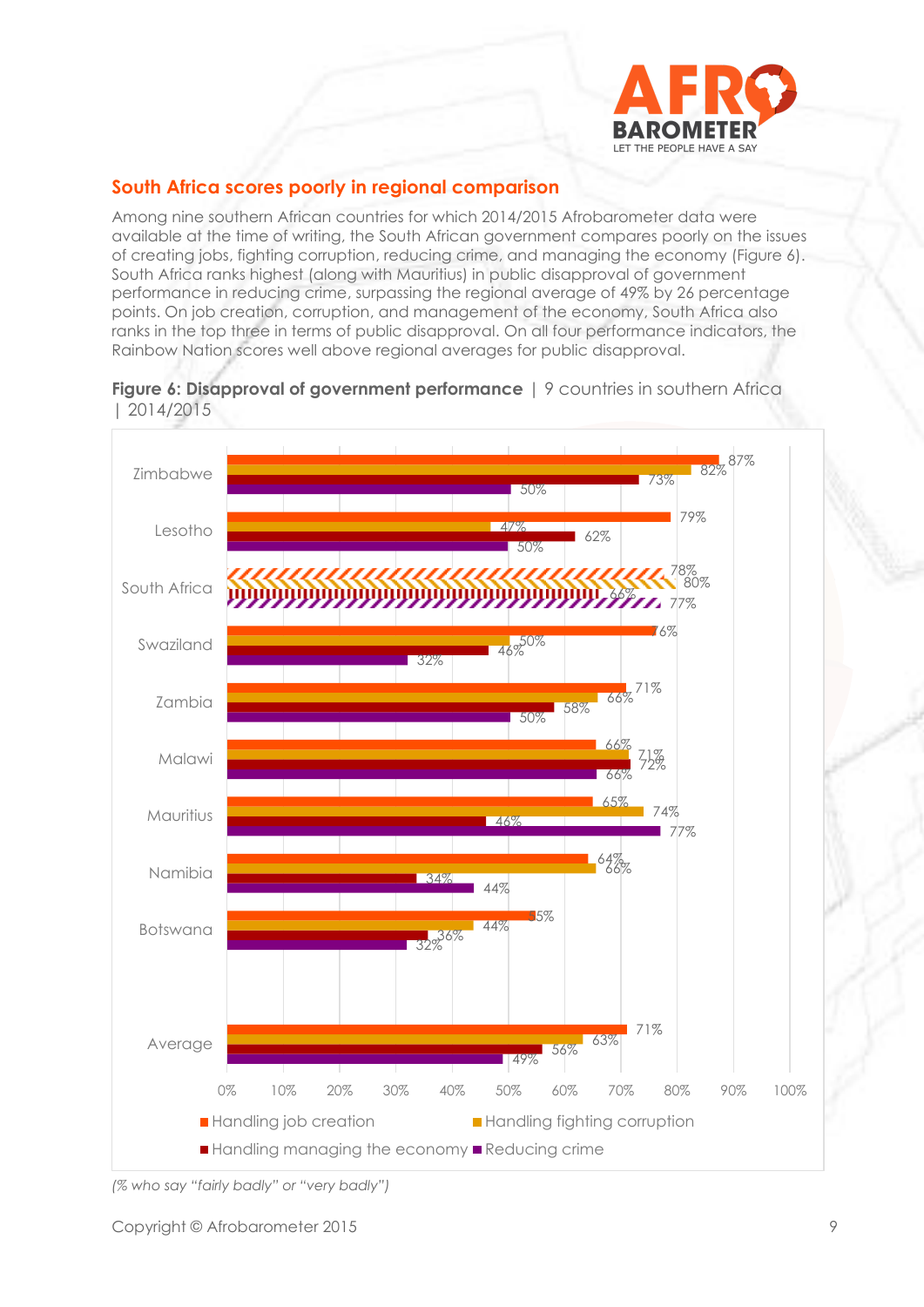

# **Conclusion**

Resonating with South Africa's current economic environment, public evaluations of the government's recent performance suggest there is more to worry about than to celebrate. Backed by broad agreement on national priorities, survey findings point to areas where concerted government action is needed.

> To further explore this data, please visit Afrobarometer's online data analysis facility at www.afrobarometer.org/online-data-analysis.